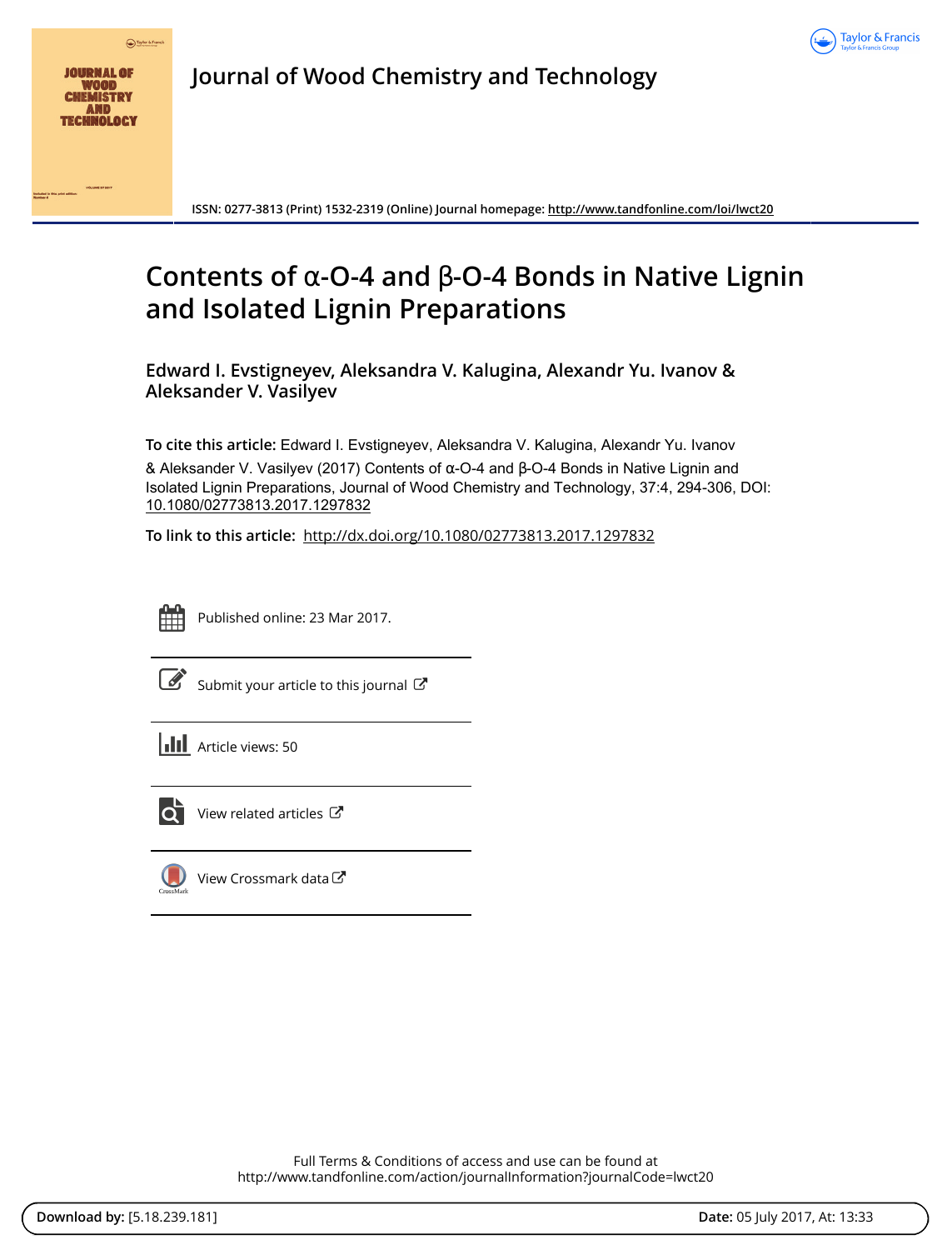

## **CONTENTS OF** *α***-O-4 AND** *β***-O-4 BONDS IN NATIVE LIGNIN AND ISOLATED LIGNIN PREPARATIONS**

**Edward I. Evstigneyev,1 Aleksandra V. Kalugina,<sup>1</sup> Alexandr Yu. Ivanov,2** and Aleksander V. Vasilyev **0**<sup>1,3</sup>

1Department of Chemistry, Saint Petersburg State Forest Technical University, Saint Petersburg, Russia

<sup>2</sup> Center for Magnetic Resonance, Research Park, Saint Petersburg State University, Saint Petersburg, Russia

<sup>3</sup> Institute of Chemistry, Saint Petersburg State University, Saint Petersburg, Russia

**An analytical calculation method for the estimation of the contents of alkyl aryl ether bonds (***α***-O-4 and** *β***-O-4) in lignin was developed. In the framework of the method, Alkyl–O–Aryl** type bonds are described as coupled phenolic hydroxyls (OH<sub>phen</sub>). The method is based on the balance equation including the free and coupled OH<sub>phen</sub> contents in dissolved and resid**ual lignins, on the one hand, and their respective contents in native lignin, on the other. The free OHphen content is calculated on the basis of the OHphen contents of dissolved and residual lignin, determined by the aminolysis method in the course of kraft cooking of softwood. The calculation results for soluble lignin preparations are in good agreement with the 13C NMR (nuclear magnetic resonance) spectral data for the solutions. The content of Alkyl–O– Aryl bonds in native softwood (pine, spruce) lignin was estimated at 79/100 PPU (phenylpropane unit). In isolated lignin preparations, the contents of these bonds decrease in the sequence: Freudenberg lignin (71/100 PPU)***>* **Bjorkman lignin (61/100 PPU)***>* **Pepper lignin (44/100 PPU). Dissolved alkaline lignin still contains small amounts of Alkyl–O–Aryl bonds (36/100 PPU in soda lignin and an average of 23/100 PPU in soda-AQ lignin, kraft lignin, and kraft-AQ lignin). Residual lignin which represents the fraction of native lignin with inter-unit bonds resistant to kraft pulping contains 66/100 PPU of such bonds. A relatively high content of Alkyl–O–Aryl bonds (61/100 PPU) is preserved in technical hydrolysis lignins.**

**KEYWORDS.** Lignin, Alkyl–O–Aryl bonds, phenolic hydroxyls, <sup>13</sup>C NMR spectroscopy

#### **INTRODUCTION**

Lignin is the second most abundant biopolymer on earth, and, therefore, it has constantly been the focus of basic and applied research. Being a polyfunctional, polydisperse, and irregular heteropolymer, lignin represents a relatively complicated object in terms of the assessment of its structure and properties. The wide use of physical methods, such as NMR spectroscopy<sup>[1]</sup> and mass spectrometry,<sup>[2]</sup> in lignin chemistry opened up new possibilities for

studying the structure of this biopolymer. These methods provided convincing evidence showing that lignin or, at least, lignin preparations isolated from wood, are linear oligomers.[3–7]

 $13C$  NMR spectroscopy in solution has improved our knowledge of lignin structure and, in particular, of the contents of inter-unit bonds and functional groups of different types in it.<sup>[8–11]</sup> Notable achievements relate to lignin preparations soluble in some organic solvents and aqueous alkalis. However, there is a group

Address correspondence to Aleksander V. Vasilyev, Department of Chemistry, Saint Petersburg State Forest Technical University, Institutskyiy Per. 5, Saint Petersburg 194021 Russia. E-mail: aleksvasil@mail.ru, a.vasilyev@spbu.ru

Color versions of one or more figures in the article can be found online at www.tandfonline.com/lwct.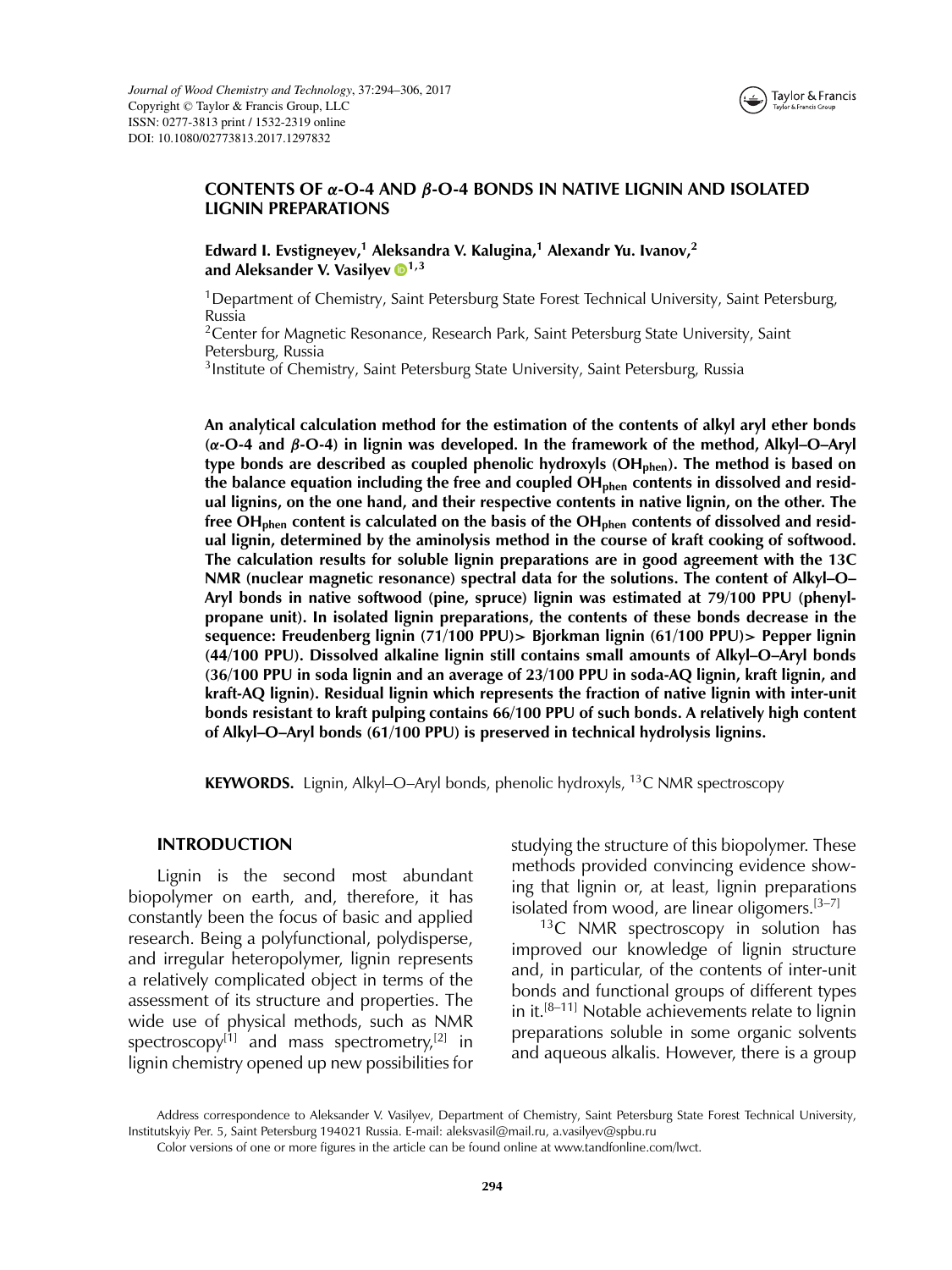of lignin preparations, specifically Freudenberg lignin,<sup>[12]</sup> residual lignin,<sup>[13]</sup> technical hydrolysis  $lignin<sup>[14]</sup>$  and some others, which are insoluble in these solvents. At the same time, to know the structure of such lignin preparations is essential for understanding the structure of native lignin and its chemical transformations in technological processes. Attempted structural assessment of insoluble lignin preparations by means of solid-state NMR has been reported.<sup>[15-17]</sup> However, no quantitative estimates proved possible at the available level of development of this promising technique.

Functionalization of lignin plays a fundamental role in its dissolution, in wood delignification processes inclusive.[18,19] In an alkaline medium, functionalization involves cleavage of alkyl aryl ether bonds and formation of phenolic hydroxyl groups  $(OH_{\text{phen}})$  at the site of bond cleavage. We previously found a linear correlation between the number of the cleaved bonds and the number of the  $OH<sub>phen</sub>$ groups formed.[20]

Based on these results, in the present work we developed a new method for the determination of the total content of alkyl aryl ether bonds ( $\alpha$ -O-4 and  $\beta$ -O-4) in native wood lignin, as well as in soluble and insoluble lignin preparations. <sup>13</sup>C NMR spectroscopy in solution was used as a comparison method.

#### **EXPERIMENTAL**

Methods of isolation of lignin preparations are described in the following works: Freudenberg lignin,<sup>[12]</sup> Bjorkman lignin,<sup>[21]</sup> Pepper lignin,<sup>[22]</sup> hydrolysis lignin,<sup>[14]</sup> and alkaline lignins.<sup>[19]</sup> Methoxyl groups were determined by the reaction of lignins with hydroiodic acid.<sup>[23]</sup> Phenolic hydroxyl groups were determined by aminolysis using the Mansson method.<sup>[24]</sup> Carbohydrates were determined by photocolorimetry using the phenol−sulfuric acid method.<sup>[25]</sup> The resulting analytical data are listed in Table 1.

The  ${}^{1}H$  and  ${}^{13}C$  NMR spectra were recorded on a Bruker Avance III 400 spectrometer equipped with a 5-mm broadbandobserved probe head, at 400.13 MHz  $(^1H)$  and

**TABLE 1.** Content of functional groups and carbohydrates in preparations of spruce lignin, %

| Preparation        | OMe   | OH <sub>phen</sub> | Carbohydrates |
|--------------------|-------|--------------------|---------------|
| Freudenberg lignin | 15.11 | 2.00               | 6.5           |
| Bjorkman lignin    | 15.78 | 2.97               | 5.3           |
| Pepper lignin      | 15.08 | 4.52               | 3.7           |
| Soda lignin        | 13.24 | 5.32               | 7.3           |
| Soda-AQ lignin     | 12.90 | 6.43               | 7.2           |
| Kraft lignin       | 13.27 | 6.48               | 7.1           |
| Kraft-AQ lignin    | 12.96 | 6.63               | 7.0           |
| Hydrolysis lignin  | 11.96 | 3.00               | 6.4           |

100.61 MHz  $(^{13}C)$  at 296 K. The spectra were referenced through the solvent lock  $(^{2}H)$  signal according to IUPAC-recommended secondary referencing method. The samples were prepared by dissolving lignin (80 mg) in DMSO (dimethyl sulfoxide)- $d_6$  (0.7 ml). The spectra were recorded over a 24-kHz spectral width in 64 K data points (acquisition time1.36 s), with power-gated decoupling using a 30-degree flip angle pulse and a 2.0-s relaxation delay. The free induction decay (FIDs) were zero-filled to 128 K data points and multiplied by an exponential window function with line broadening of 30 Hz before Fourier transformation.

## **METHOD**

The cleavage of alkyl aryl ether bonds in lignin in the course of alkaline wood pulping can be considered as a transition of phenolic hydroxyl groups from the bound to free state $^{[20]}$ :



Then, at any moment of the pulping process, Equation (1) is valid.

$$
Q_{OH,d} + Q_{OH,r} + Q_{OR,d} + Q_{OR,r} = \sum Q, \quad (1)
$$

where

 $Q_{OH,d}$  is the amount of free phenolic hydroxyl groups in dissolved lignin;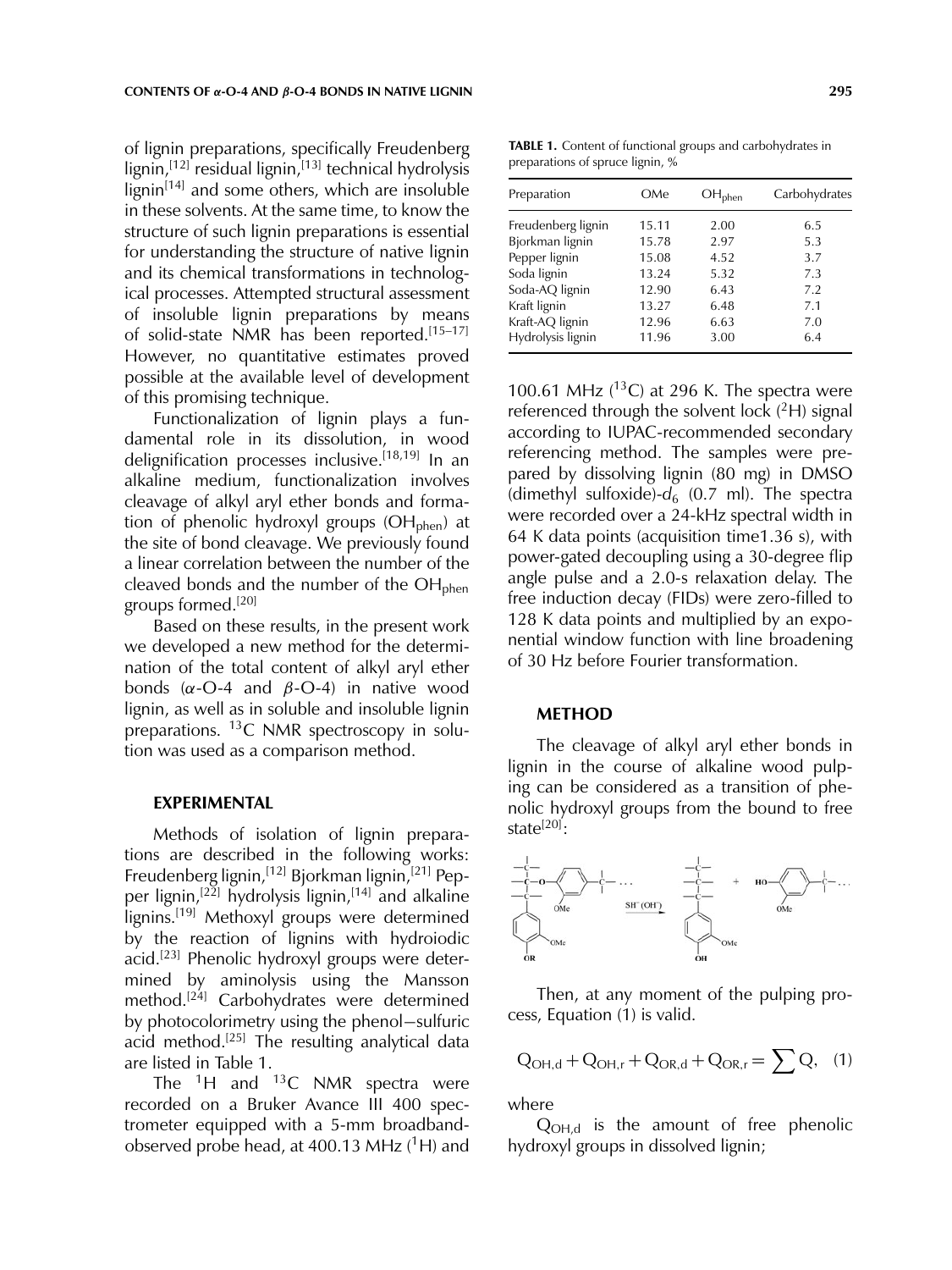$Q_{OH,r}$  is the amount of free phenolic hydroxyl groups in residual lignin;

 $Q_{OR,d}$  is the amount of bound phenolic hydroxyl groups in dissolved lignin;

 $Q_{OR,r}$ , is the amount of bound phenolic hydroxyl groups in residual lignin; and  $\Sigma Q$  is a constant value.

$$
\sum Q = Q_{OH,n} + Q_{OR,n},\tag{2}
$$

 $Q_{OH,n}$  is the amount of free phenol hydroxyls in native lignin and  $Q_{OR,n}$  is amount of bound phenolic hydroxyls in native lignin.

It should be noted that in Equation (1) all values represent the amounts of alkyl aryl ether bonds and functional groups in lignin (mmol) but not their contents. The  $Q_{OH,n}$ ,  $Q_{OH,d}$ , and  $Q_{OH,r}$  were calculated from the analytical data on the amounts of native wood lignin and dissolved and residual lignins (g) and the phenolic hydroxyl contents of these lignins (mmol/g). All the obtained data were reduced to 100 g of the starting absolutely dry spruce wood containing 27.2 g of lignin.

The degree of delignification (A, %) was calculated by the formulas:

$$
A = 100\% - L
$$

$$
L = \frac{L_p Y}{L_w} \cdot 100,
$$

where L is the content of residual lignin, related to the content of Klason lignin in wood,  $\frac{6}{5}$ ; L<sub>p</sub> is the content of residual lignin in pulp,  $\frac{6}{5}$ ; L<sub>w</sub> is the content of Klason lignin in wood, %; and Y is yield of pulp, %.

The  $\Sigma Q$  constant can be determined by knowing the amount of phenolic hydroxyl groups in dissolved lignin at a 100% degree of delignification, when lignin has completely dissolved and all inter-unit bonds have cleaved to form exclusively free phenolic hydroxyl groups:

$$
\sum Q = Q_{\text{OH,d}} \tag{3}
$$

However, alkaline pulping of wood never results in 100% delignification. Therefore, the target value was determined from the  $Q_{OH,d}$ –A



**FIGURE 1.** Dependence of the quantity of free phenolic hydroxyls on the degree of delignification in dissolved lignin under soda  $(•)$ , soda-AQ (+), and kraft-AQ (⊕) cooking of spruce wood.

dependence for soda-AQ and kraft-AQ pulping by extrapolating the curve segment corresponding to the final stage of the process to  $A = 100\%$  (Figure 1). The extrapolation gave an estimate of 118 mmol for the  $\Sigma Q$  constant.

It should be noted here that there is another route for the production of phenolic hydroxyl groups in the course of alkaline pulping, specifically lignin demethylation. However, had this reaction contributed much to the total yield of phenolic hydroxyl groups, we would have observed in the  $Q_{OCH3}$ –A dependence a change in the slope, equal in magnitude but opposite in sign to that in the  $Q_{OH}$ –A dependence (at the same stage of pulping). As seen from Fig. 2, the quantity of methoxy groups in dissolved lignin is linearly related to the delignification degree at all stages of the cooking procedures studied on.

Thus, the major source of phenolic hydroxyl groups in the pulping process is the cleavage of inter-unit alkyl aryl ether bonds of lignin. This conclusion is consistent with the results of Gellerstedt and Lindfors<sup>[26]</sup> who found that the content of the pyrocatechol units formed by lignin demethylation during kraft pulping changed but did not exceed 3/100 PPU.

The Q<sub>OH,d</sub>-A dependence for kraft pulping of pine (Figure 3, curve 1) is similar to those in Figure 1. Note that to calculate the position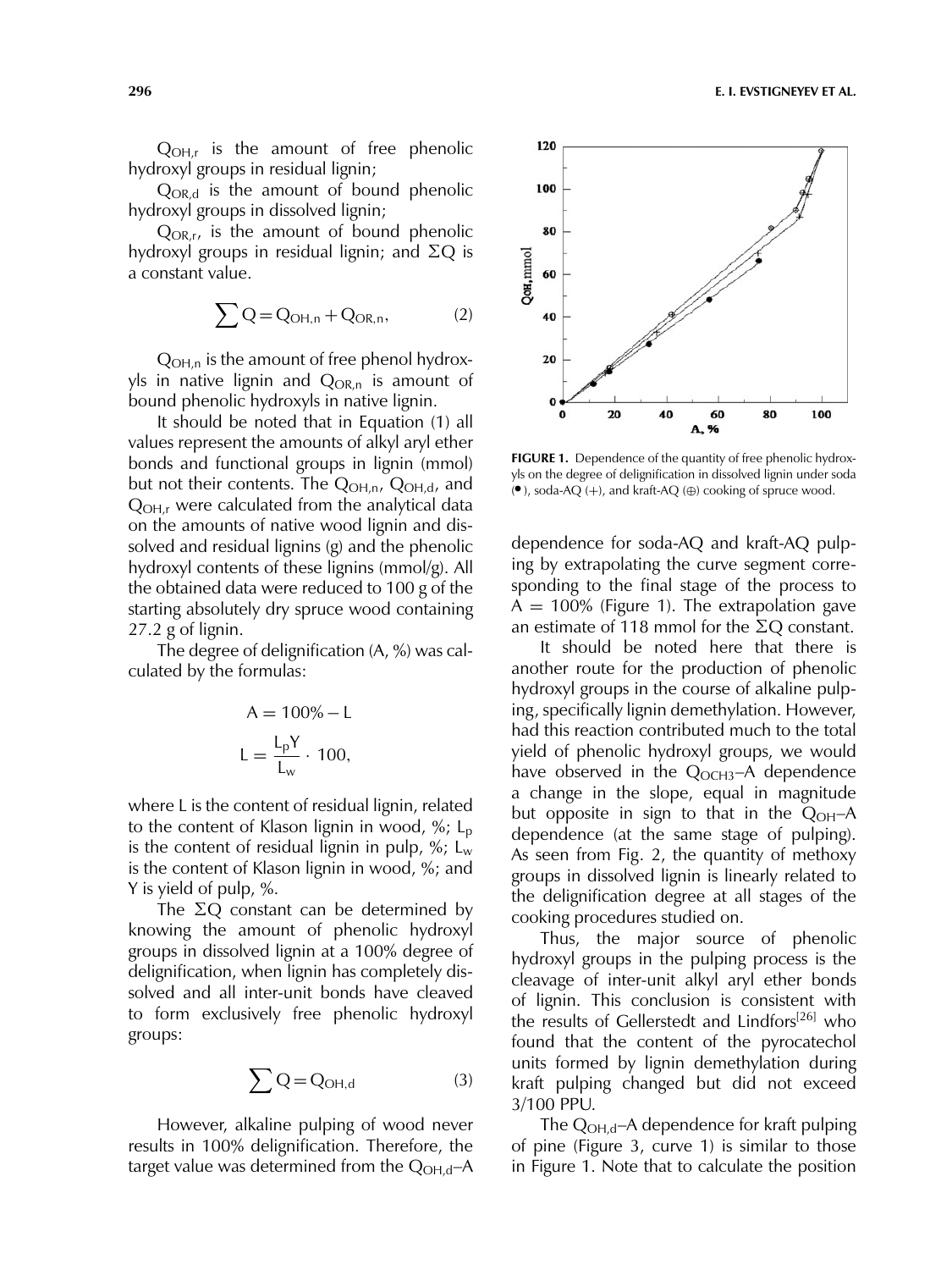

**FIGURE 2.** Dependence of the quantity of methoxyl groups on delignification degree for dissolved lignin obtained by soda (.), soda-AQ  $(+)$ , kraft (o) and kraft-AQ  $(\oplus)$  cooking of spruce wood.

of points in Figures 3 and 4, we made use of the experimental data of Gellerstedt and coauthors.[26–28]

The OH<sub>phen</sub> amount of residual lignin (Figure 3, curve 2) changes in a different way. At the initial stage of pulping (*A* < 30%) it remains almost constant and equal to  $Q_{\text{OH},n}$ , after which it sharply decreases. In other words, at the initial stage of pulping lignin dissolves due to phenolic hydroxyl groups formed by



**FIGURE 3.** Dependence of the quantity of free phenolic hydroxyls on the degree of delignification in dissolved (1) and residual (2) lignins under kraft cooking of pine wood.



FIGURE 4. Dependence of the quantity of bound phenolic hydroxyls on the degree of delignification in dissolved (1) and residual (2) lignins under kraft cooking of pine wood.

cleavage of alkyl aryl ether bonds, but at subsequent stages, phenolic hydroxyl groups present in native lignin are also involved. Since the sharp decrease in  $Q_{OH,r}$  at  $A > 30\%$  is not accompanied by a change in the slope of the  $Q_{OH,d}$ –A straight line (Figure 3, curve 1), we can suggest that the amount of uncleaved bonds in dissolved lignin  $(Q_{OR,d})$  is equal to the amount of phenolic hydroxyl groups passed from residual to dissolved lignin (labeled  $\Delta$  in Figure 3). Thus, at the bulk pulping stage Equation (4) is valid.

$$
Q_{OR,d} = Q_{OH,n} - Q_{OH,r} \tag{4}
$$

At the bulk stage of pulping, when the process of bond cleavage in dissolved lignin becomes noticeable (Figure 3, curve 1), an additional term relating to this process appears in Equation (4):

$$
Q_{OR,d} = Q_{OH,n} - Q_{OH,r} - \Delta'
$$
 (5)

$$
\Delta' = Q_{\text{OH,d}} - \text{mA},\tag{6}
$$

where m is the slope of curve 1 (Figure 3) for the bulk pulping stage ( $m = 0.98$ ). The amount of bound phenolic hydroxyl groups in residual lignin ( $Q_{OR,r}$ ) was calculated by Equation (1). The calculated  $Q_{OR,d}$  and  $Q_{OR,r}$  values are presented in Figure 4.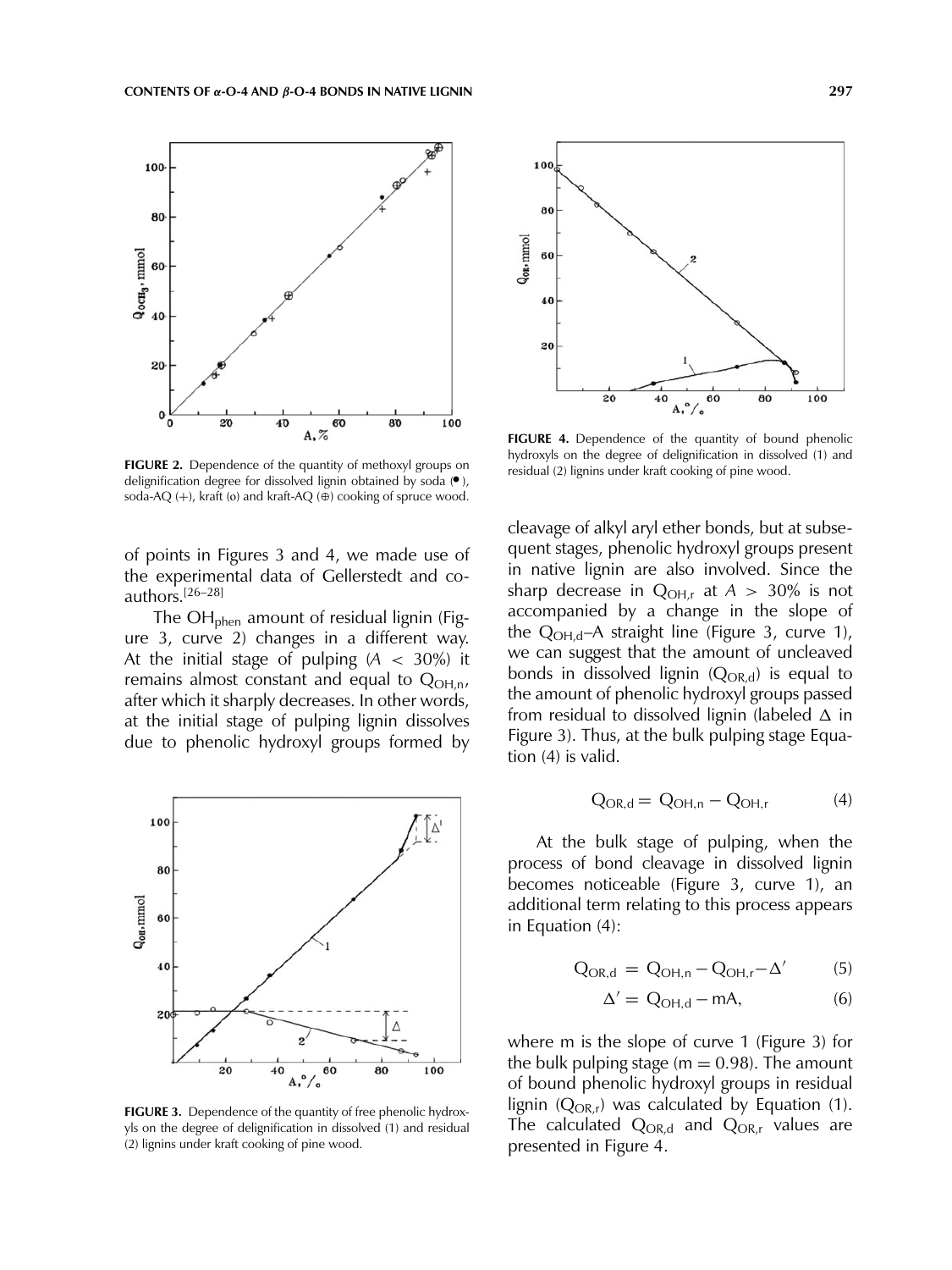Comparison of Figures 3 and 4 shows that in the course of kraft pulping of wood the amount of phenolic hydroxyl bonds in dissolved lignin (Figure 3, curve 1) changes in inverse proportion to the amount of alkyl aryl ether bonds in residual lignin (Figure 4, curve 2). This finding provides further evidence for the important conclusion that the cleavage of Alkyl–O–Aryl bonds in lignin is the main source of  $OH<sub>phen</sub>$  groups in the kraft pulping process.

Then, the content of Alkyl–O–Aryl bonds in the isolated lignin preparations can be determined by subtracting their  $OH<sub>phen</sub>$  content (mmol/g) from the  $\Sigma Q$  constant (mmol/g). Note that the n/100 PPU units are more illustrative but less accurate, since the molecular mass of the PPU for different lignin preparations may differ from the used value of 183. One should preliminarily compare the calculated values with the experimental data for the best known Bjorkman lignin. Using the  $\Sigma \text{Q}$  constant of 118 mmol calculated per 27.2 g of lignin, we obtain 4.34 mmol/g (79/100 PPU). The OH<sub>phen</sub> content of Bjorkman lignin is 32/100 PPU (Table 2). Then the content of the Alkyl–O–Aryl bonds in Bjorkman lignin can be estimated at  $79 - 32 = 47/100$  PPU.

The following data for spruce Bjorkman lignin are available in the literature. According to the results of the study on the degradation products of spruce Bjorkman lignin, summarized in the review,<sup>[29]</sup> the contents of  $\alpha$ -O-4 and  $β$ -O-4 bonds in it are 6-13/100 PPU and 49–51/100 PPU, respectively. According to Freudenberg,<sup>[30]</sup> the corresponding values are 17 and 44/100 PPU, respectively. Almost

coincident estimates, 16 and 45/100 Ar, were obtained from  $^{13}$ C NMR data.<sup>[10]</sup> Thus, the most realistic estimate for the total content of  $\alpha$ -O-4 and  $\beta$ -O-4 bonds in spruce Bjorkman lignin is 61/100 PPU. The difference between this and calculated values is 14/100 PPU.

It should be borne in mind that the  $\Sigma Q$ constant was obtained by the extrapolation of the section corresponding to the final pulping stage to  $A = 100\%$  in the  $Q_{OH,d}$ –A dependence (Figure 1). In other words, the 14/100 PPU difference testifies that wood lignin contains Alkyl–O–Aryl bonds resistant under alkaline pulping conditions. As shown by  $^{13}C$  NMR, kraft pine lignin contains ∼5/100 PPU ether bonds in enol ether type structures.<sup>[8]</sup> In this type of structures (*1*) formed by the reaction of native lignin with pulping reagents during alkaline treatment of wood,  $\beta$ -O-4 bonds are resistant to cleavage.<sup>[31]</sup> In addition, type (*2*) structures in native lignin are assumed to contain ~7/100 PPU of  $\beta$ -O-4 bonds.<sup>[32]</sup> The  $\beta$ -O-4 bond in similar structural fragments of lignin does not cleave under the action of pulping reagents, since a necessary condition for this bond to cleave is the presence of either the  $\alpha$ - or  $\gamma$ -side chain capable of being ionized in an alkaline medium.<sup>[33]</sup>



**TABLE 2.** Content of phenolic hydroxyls and Alkyl–O–Aryl bonds in preparations of spruce lignin

|                    | $OH_{phen}$ |             | Alkyl-O-Aryl bonds |           |                  |  |
|--------------------|-------------|-------------|--------------------|-----------|------------------|--|
| Preparation        | mmol/g      | $n/100$ PPU | mmol/g             | n/100 PPU | $n/100$ Ar (NMR) |  |
| Native lignin      | $0.73*$     | $13^*$      | 4.34               | 79        |                  |  |
| Freudenberg lignin | 1.18        | $22 \pm 4$  | 3.89               | 71        |                  |  |
| Bjorkman lignin    | 1.75        | $32 \pm 3$  | 3.32               | 61        | 64               |  |
| Pepper lignin      | 2.66        | $49 \pm 3$  | 2.41               | 44        | 41               |  |
| Soda lignin        | 3.13        | $57 \pm 4$  | 1.94               | 36        | 42               |  |
| Soda-AQ lignin     | 3.78        | $69 \pm 2$  | 1.29               | 24        | 26               |  |
| Kraft lignin       | 3.81        | $70 \pm 4$  | 1.26               | 23        | 34               |  |
| Kraft-AQ lignin    | 3.90        | $71 \pm 3$  | 1.17               | 22        | 34               |  |
| Hydrolysis lignin  | 1.76        | $32 \pm 4$  | 3.31               | 61        |                  |  |

Data from Ref.[28]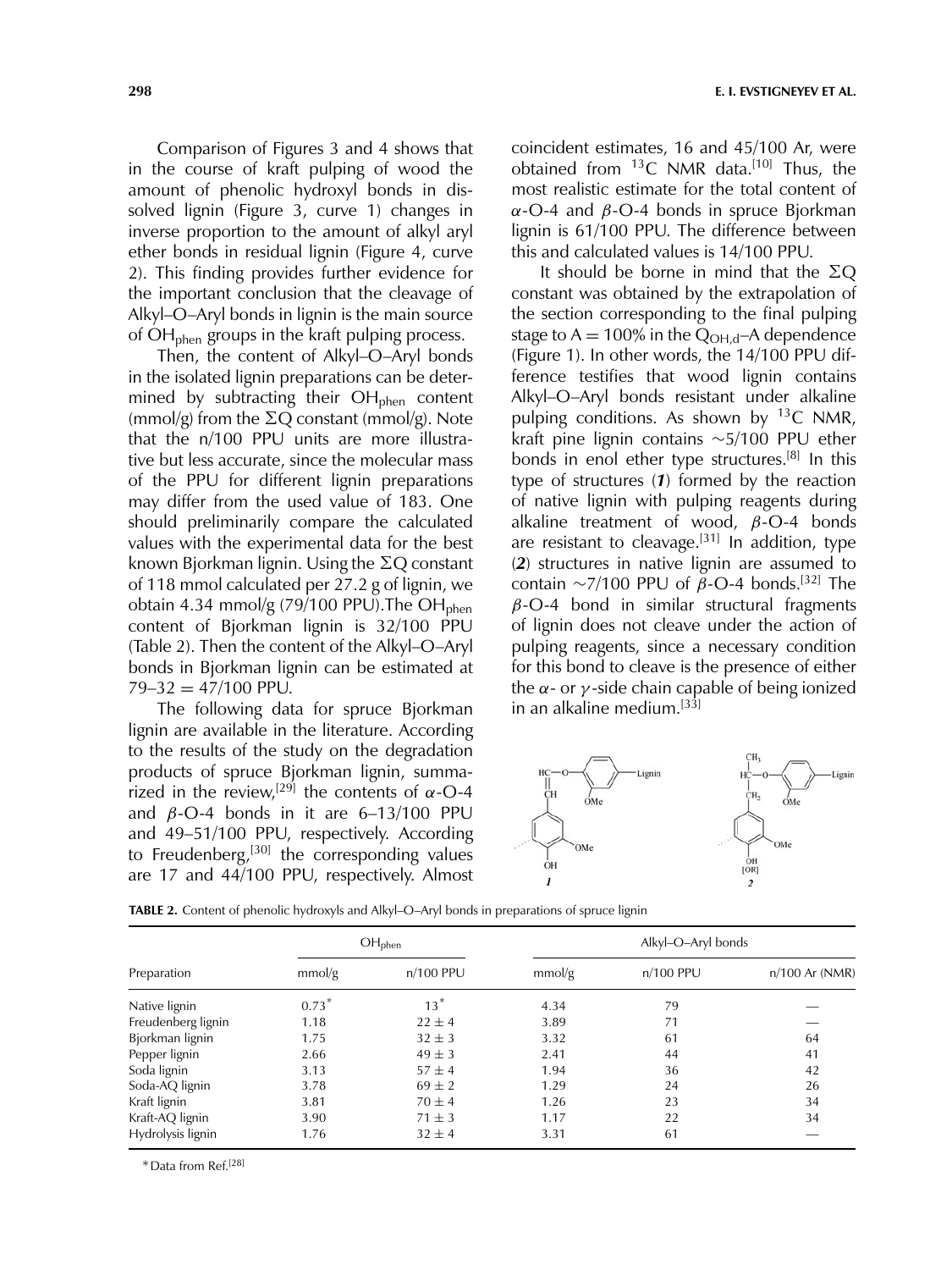In view of what has been said, the  $\Sigma Q$ constant should be increased by 14/100 PPU or 20 mmol in counting of wood lignin, i.e.  $\Sigma$ Q = 138 mmol. Counting the content, we obtain 5.07 mmol/g (93/100 PPU) per 27.2 g of lignin. Using this value of the constant, we have calculated the contents of Alkyl–O–Aryl bonds in both native lignin and isolated lignin preparations. The results are presented in Table 2.

#### **RESULTS AND DISCUSSION**

To obtain independent experimental evidence for the calculated data, the soluble lignin preparations were studied by 13C NMR spectroscopy (Figures 5–10). Quantification of Alkyl–O–Aryl bonds was carried out by the method of Capanema et al.<sup>[10]</sup> According to this method, the integral of the 162–102 ppm



**FIGURE 5.** <sup>13</sup>C NMR spectrum of spruce Bjorkman lignin in DMSO-d6.



**FIGURE 6.** 13C NMR spectrum of spruce Pepper lignin in DMSO-d6.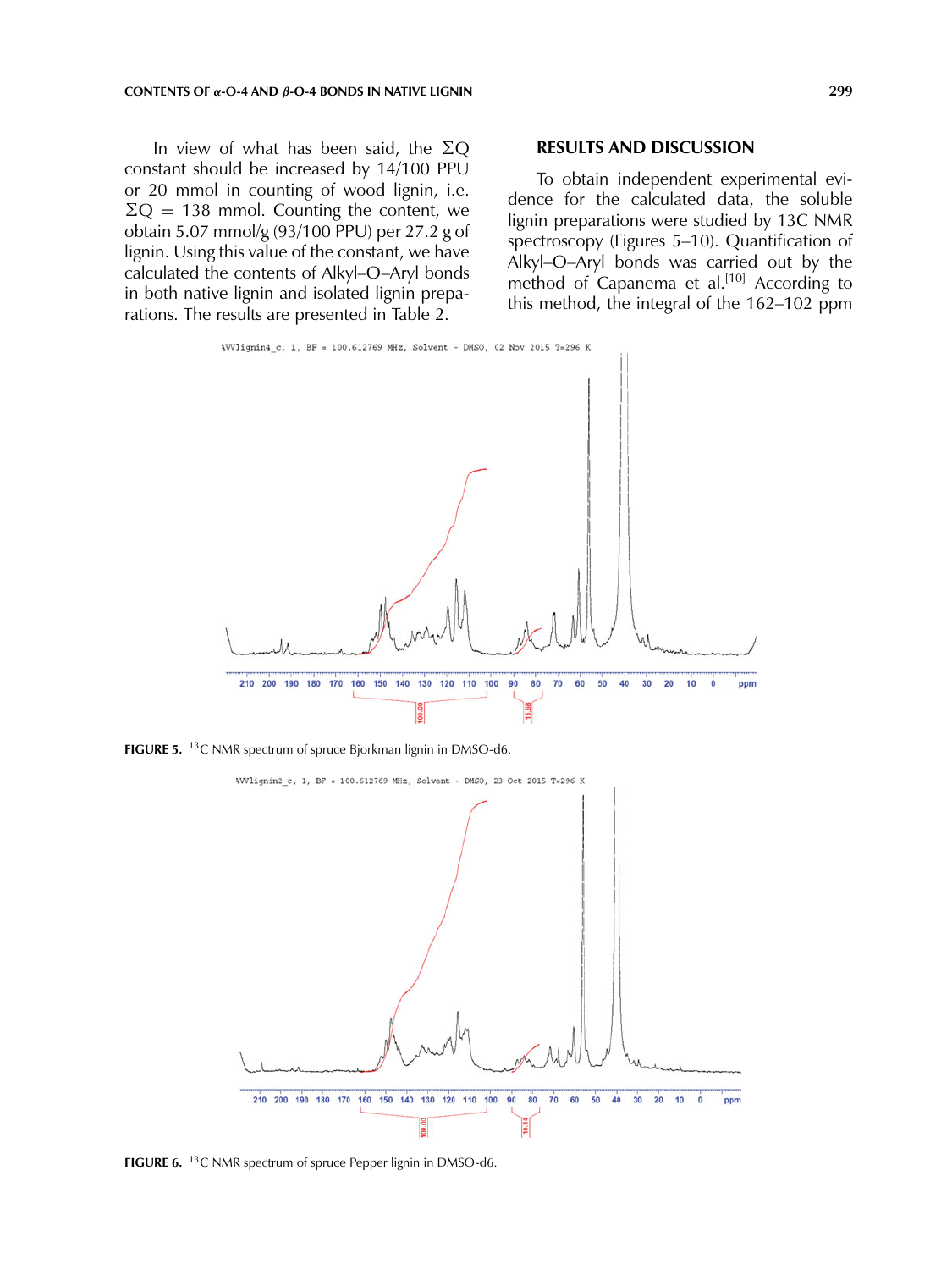

**FIGURE 7.** <sup>13</sup>C NMR spectrum of spruce soda lignin in DMSO-d6.

region was set as reference, assuming that it includes six aromatic carbons and 0.12 vinyl carbons. It follows that the integral value divided by 6.12 is equivalent to one aromatic ring (Ar). To determine the total content of  $α-$ O-4 and  $β$ -O-4 bonds, the cluster of signals at 90–77 ppm was used. The cluster relates to different Alkyl–O–Aryl ( $\alpha$ - and  $\beta$ -) and  $\alpha$ -O-Alk

moieties. In spruce Bjorkman lignin, the content of α-O-Alk moieties reaches  $0.21/Ar$ .<sup>[10]</sup> Therefore, the corresponding correction was included when determining the total content of α-O-4 and  $β$ -O-4 bonds for this lignin.

The contents of  $\alpha$ -O-Alk moieties in the other soluble lignin preparations studied (Table 2) were unknown. For them no



**FIGURE 8.** 13C NMR spectrum of spruce soda-AQ lignin in DMSO-d6.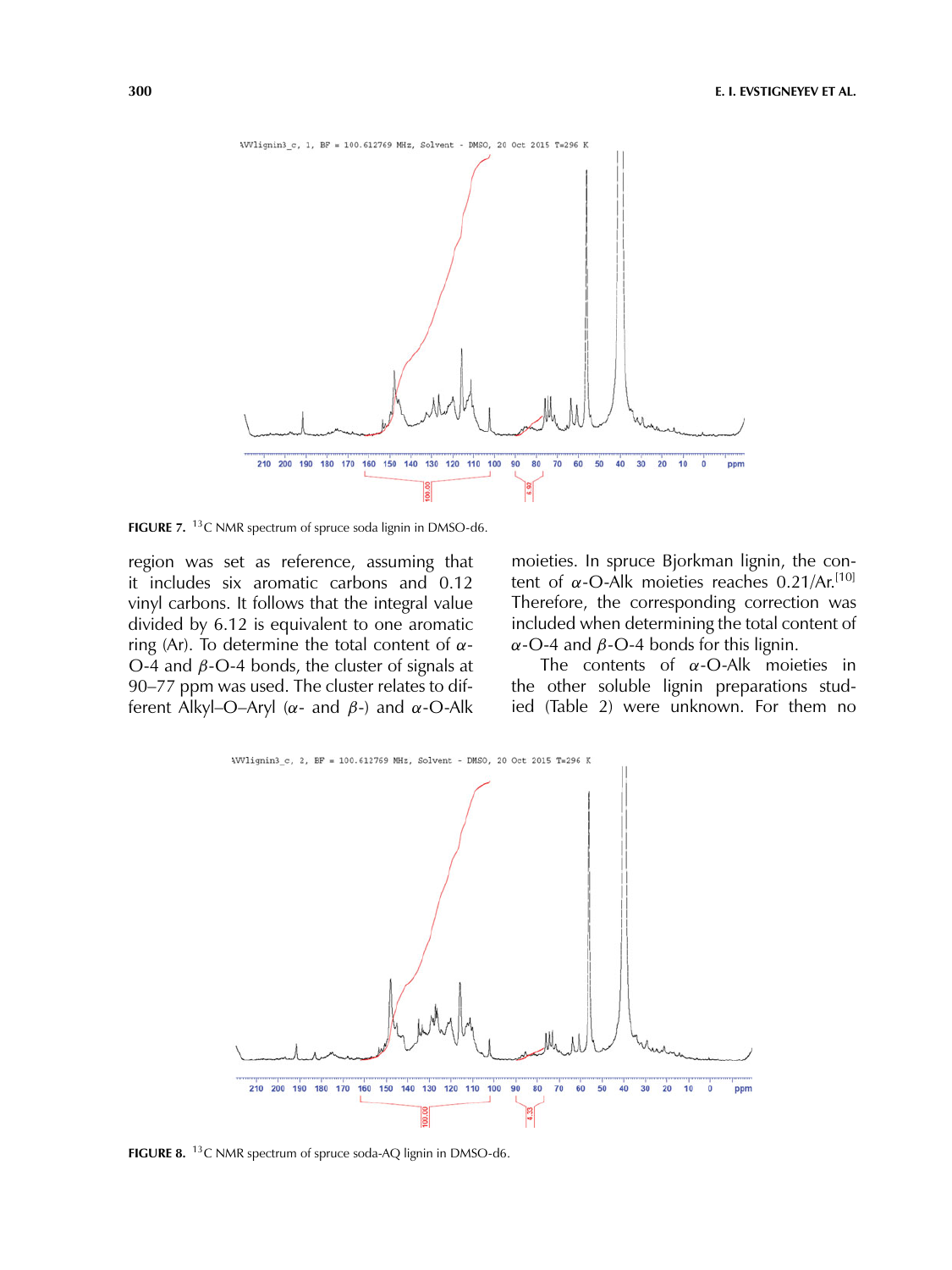

**FIGURE 9.** <sup>13</sup>C NMR spectrum of spruce kraft lignin in DMSO-d6.

corrections were applied, except for Pepper lignin. Therewith, we relied on the following reasoning. As indicated in,  $[10]$  the exact structure of all  $\alpha$ -O-Alk moieties is not yet established, but the most representative among them are pinoresinol structures. The Pepper lignin preparation is isolated from wood by acidolysis.<sup>[22]</sup> Pinoresinol structures are fairly stable under these conditions, as judged from the fact that they were found among the other lignin acidolysis products.[34]

Alkaline lignins (Table 2) apparently contain very little pinoresinol structures, since the  $\alpha$ -



**FIGURE 10.** 13C NMR spectrum of spruce kraft-AQ lignin in DMSO-d6.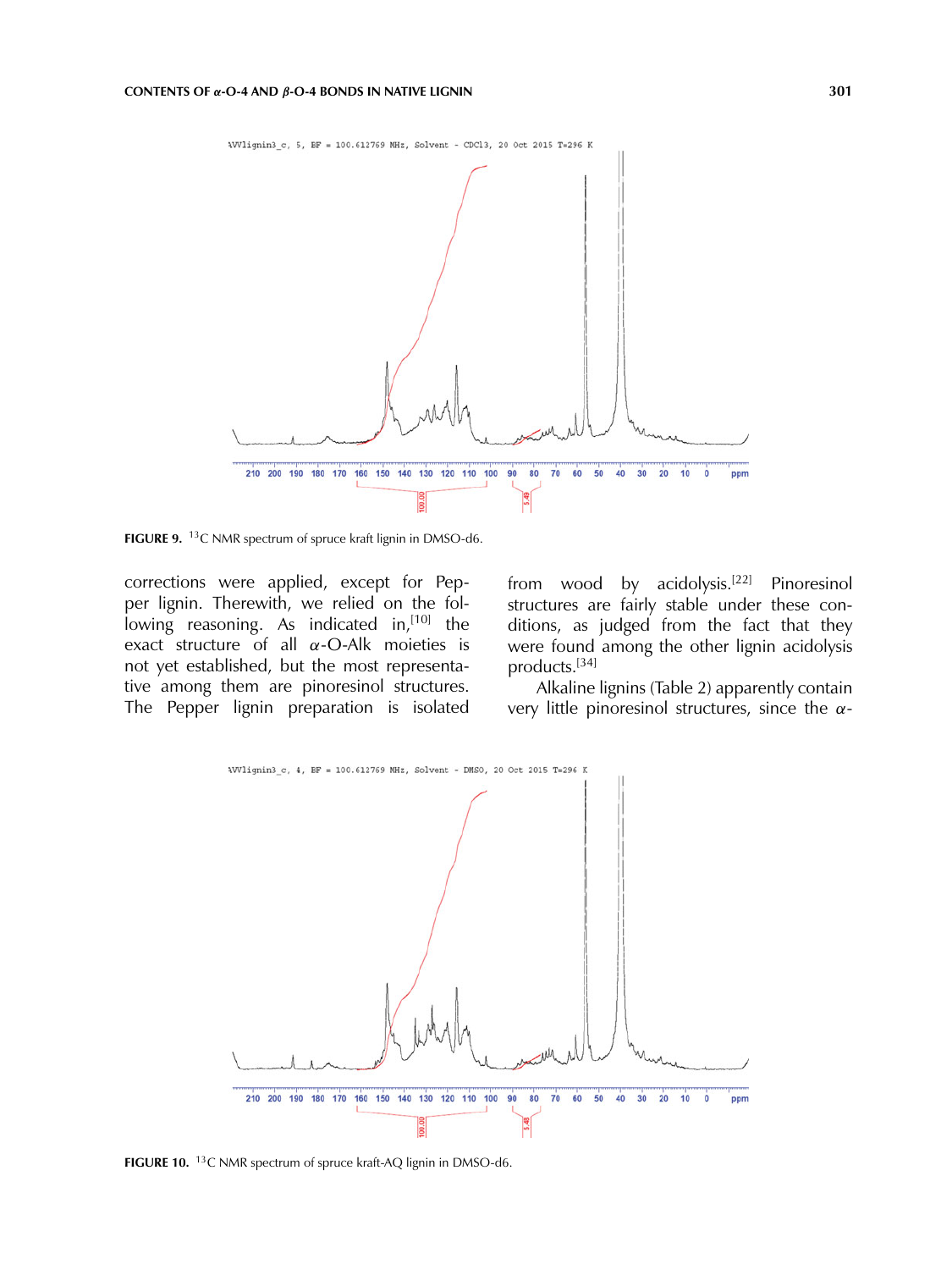O-Alk bonds in pinoresinol are cleaved under soda and kraft pulping conditions.[35]

The results of the  ${}^{13}C$  NMR quantification of the  $\alpha$ -O-4 and  $\beta$ -O-4 bonds are listed in Table 2.

As seen from Table 2, for Bjorkman and Pepper lignins the calculated and experimental values of bond content are very close to each other within the errors of determining bonds (Table 2). Table 2 shows the standard deviations for the OHphen contents, since we calculated the bond contents based on these values.

It should be noted that because of the low contents of  $\alpha$ -O-4 and  $\beta$ -O-4 bonds in alkaline lignins, the signal-to-noise ratios in their <sup>13</sup>C NMR spectra are very low (Figures  $7-$ 10). This explains why the gap between the experimental and calculated values for these preparations is larger than the standard deviation.

Further evidence for the correctness of the developed analytical calculation method for the quantification of Alkyl–O–Aryl bonds was obtained by summing the contents of these bonds in dissolved and residual lignins during kraft pulping of pine wood, calculated by the formula  $93/100$  PPU – OH<sub>phen</sub>/100 PPU at a given degree of delignification. The  $OH_{\text{phen}}$ contents of dissolved and residual lignins are taken from. $[27,28]$  It is obvious that at any moment of pulping, the total content of Alkyl– O–Aryl bonds should be close to  $\Sigma Q =$ 93/100 PPU. The results are presented in Table 3.

The significant deviation of the total content of Alkyl–O–Aryl bonds from 93/100 PPU at the initial stage of pulping  $(A = 9.2\%)$  deserves special attention. In the course of cooking,

**TABLE 3.** Dependence of the content of Alkyl–O–Aryl bonds (n/100 PPU) on the degree of delignification in dissolved and residual lignins at kraft cooking of pine wood

| A(%)                                                 |    | 9.2 15.6 28.0 37.0 69.0 87.3 91.6 |             |    |    |
|------------------------------------------------------|----|-----------------------------------|-------------|----|----|
| Dissolved lignin                                     |    | 38 37 32 30 31                    |             | 30 | 23 |
| Residual lignin                                      | 78 |                                   | 75 73 75 73 | 67 | 66 |
| Sum of bonds                                         |    | 116 112 105 105 104               |             | 97 | 89 |
| Relative error (%) 24.7 20.4 12.9 12.9 11.8 4.3 -4.3 |    |                                   |             |    |    |

this deviation gradually decreases to reach as little as 4.3% of the  $\Sigma Q$  constant at the final stage ( $A = 91.6\%$ ). In our opinion, the most likely reason for such differences is the formation of enol type structures (*1*) in lignin (*vide supra*).This reaction was investigated in detail by Gellerstedt and Lindfors,<sup>[36]</sup> who found that the content of enol ether structures in dissolved and residual lignins during kraft pulping of pine wood reaches a maximum when the temperature has been increased to 170°C and then sharply decreases.

Since the content of Alkyl–O–Aryl bonds was determined as the difference between the  $\Sigma Q$  constant and the OH<sub>phen</sub> content, the presence in lignin of enol ether structures which are incapable of degrading under kraft pulping conditions, leads to an underestimation of the  $OH<sub>phen</sub>$  content and, consequently, to an overestimation of the Alkyl–O–Aryl bond content. In view of the above-mentioned relative error of the determination, it turns out that at the end of kraft pulping dissolved lignin (in black liquor) contains  $23 \pm 1/100$  PPU of Alkyl-O-Aryl bonds and residual lignin (in kraft pulp) contains  $66 \pm 3/100$  PPU of these bonds. Note that dissolved kraft spruce lignin also contains 23/100 PPU of Alkyl–O–Aryl bonds (Table 2).

Our estimates for the contents of Alkyl– O–Aryl bonds in dissolved pine and spruce lignin are consistent with the respective values for technical softwood kraft lignins. Thus, the total contents of Alkyl–O–Aryl ( $\alpha$ - and  $\beta$ -) and  $\alpha$ -O-Alk moieties in commercially available Indulin and Curan (technical softwood kraft lignin) preparations are  $29 \pm 1.5/100$  Ar and  $20/100$  Ar, respectively.<sup>[37]</sup> The OH<sub>phen</sub> contents of these preparations are  $66 \pm 1.0/100$ Ar and 69/100 Ar, respectively. Then, the total OHphen and bond contents of each of Indulin and Curan will be 95/100 Ar and 89/100 Ar, respectively, which is sufficiently close to  $\Sigma Q$ (93/100 PPU).

Comparison of calculation results with experimental data for residual lignin is difficult, since currently there is no reliable method for its isolation. The most common methods are acidolysis,<sup>[38]</sup> enzymatic hydrolysis<sup>[39]</sup>, or their combination.<sup>[40]</sup> The yield of residual lignin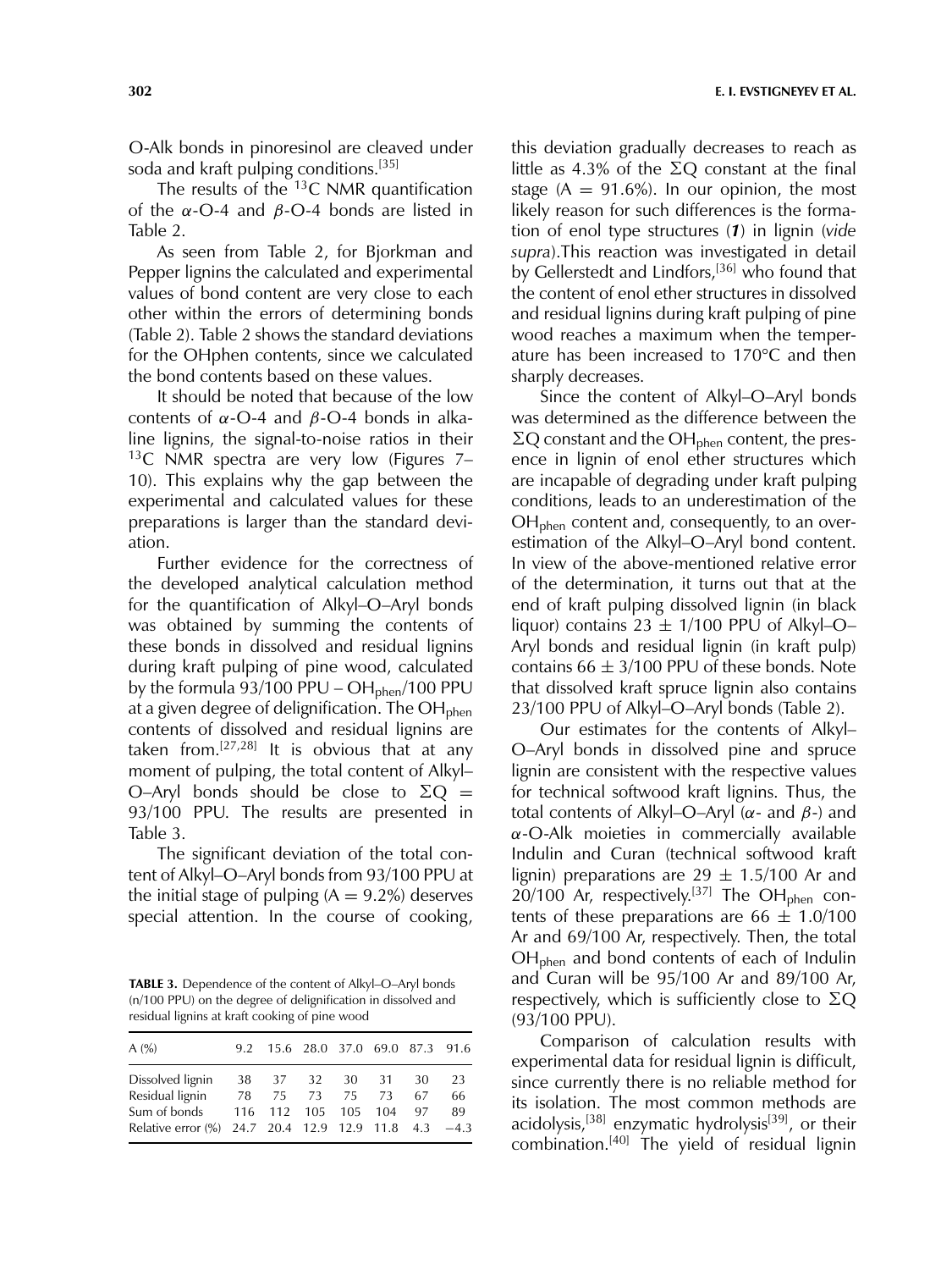isolated by acidolysis (RLA) from black spruce kraft pulp was 40%, and its  $OH<sub>phen</sub>$  content was estimated at 2.2 mmol/g or  $40/100$  PPU.<sup>[40]</sup> The respective values for residual lignin isolated by enzymatic hydrolysis (RLE) from kraft pulp loblolly pine were 41.3–45.7% and 36–  $38/100$  PPU.<sup>[39]</sup> Thus, both methods allow one to isolate less than half of residual lignin. The question thus arises to what extent these preparations represent the whole residual lignin?

The OH<sub>phen</sub> content directly in residual pine kraft pulp lignin, i.e. before it has been isolated, is  $27/100$  PPU,<sup>[28]</sup> i.e. 1.3-1.5 less than in the above two preparations. This fact suggests that Alkyl–O–Aryl bond cleavage occurs on isolation by both the RLA and RLE methods. Assuming that the contents of these bonds in the native lignin of black spruce and loblolly pine is the same as in pine wood, specifically 79/100 PPU (Table 2), the isolation of residual lignin by the described methods leads to the cleavage of half of the Alkyl–O–Aryl bonds. Here it is appropriate to quote the speculations of Gellerstedt and Lindfors<sup>[36]</sup> on the content of Alkyl–O–Aryl bonds in residual lignin: «... the total quantity of  $β$ -aryl ether structure, non-condensed and condensed, in the residual lignin must be assumed to be substantial».

Analyzing the data in Table 2, we can see how the isolation conditions affect bond cleavage in native lignin. In terms of the content of Alkyl–O–Aryl bonds, the closest to native lignin is Freudenberg lignin. Apparently, as a consequence, this lignin is similar to native lignin in other properties. It is insoluble in usual lignin solvents, including aqueous alkali at room temperature, and its solution curve for kraft pulping is similar to the delignification curve of wood.[41] Furthermore, the yield of Freudenberg lignin from spruce wood is 80% of Klason  $lignin.<sup>[42]</sup>$ 

Although Bjorkman lignin is isolated under very soft conditions, the mechanochemical reactions that occur in the course of fine grinding of spruce wood,  $79-61 = 18/100$  PPU of Alkyl–O–Aryl bonds (Table 2) are cleaved, and the yield is about 25% of Klason lignin.<sup>[43]</sup>

Since Pepper lignin is the product of acidolysis of native lignin, and this reaction

destroys  $\alpha$ -O-4 and  $\beta$ -O-4 bonds,<sup>[34]</sup> it is not surprising that  $79-44 = 35/100$  PPU of Alkyl-O–Aryl bonds in Pepper lignin are cleaved (Table 2), and its yield from spruce wood is 37.8% of Klason lignin.[22]

Under the harsh conditions of soda and kraft pulping of native lignin, most parts of  $\alpha$ -O-4 and  $β$ -O-4 bonds are cleaved to form phenolic hydroxyls, which ensures dissolution of lignin fragments under these conditions. Nevertheless, at the end of pulping, dissolved lignin still preserves a small amount of Alkyl–O–Aryl bonds: 36/100 PPU in soda lignin and, on average, 23/100 PPU in soda-AQ lignin, kraft lignin, and kraft-AQ lignin (Table 2).

As for residual lignin, the calculation shows that it contains 66/100 PPU of Alkyl–O– Aryl bonds at the end of pulping (Table 3). As already noted, these results are presently impossible to verify experimentally. However, some experimental evidence for the validity of this estimate still can be provided. This residual lignin contains  $27/100$  PPU of  $OH_{phen}$ <sup>[28]</sup> We earlier established that lignin dissolved in an alkaline medium should contain no less than 31/100 PPU of phenolic hydroxyls.<sup>[18]</sup> Thus, residual lignin whose content in kraft pulp is as little as 4.7%, represents a fraction of native lignin with inter-unit bonds resistant to kraft pulping. It was shown by Fourier transform infrared (FTIR) spectroscopy that these are  $β$ -O-4 bonds in type *2* structures (*vide supra*).[32]

Hydrolysis lignin contains 61/100 PPU of Alkyl–O–Aryl bonds (Table 2). In our opinion, the high stability of these bonds under the harsh conditions of acid hydrolysis of wood can be explained in terms of a combination of reactions involved in this process.

As known, there are main competing reactions that occur in lignin in an acidic medium: destruction and condensation, and they both have the same benzyl carbocation intermediate.[44] In a weakly acidic medium under mild conditions, the prevailing reaction route involves nucleophilic substitution in the  $\alpha$ position to form a  $β$ -aryl enol ether structure followed by solvolysis of the  $\beta$ -O-4 bond to give Hibbert ketone type products.

Under the action of concentrated mineral acids or dilute acids but at high temperature,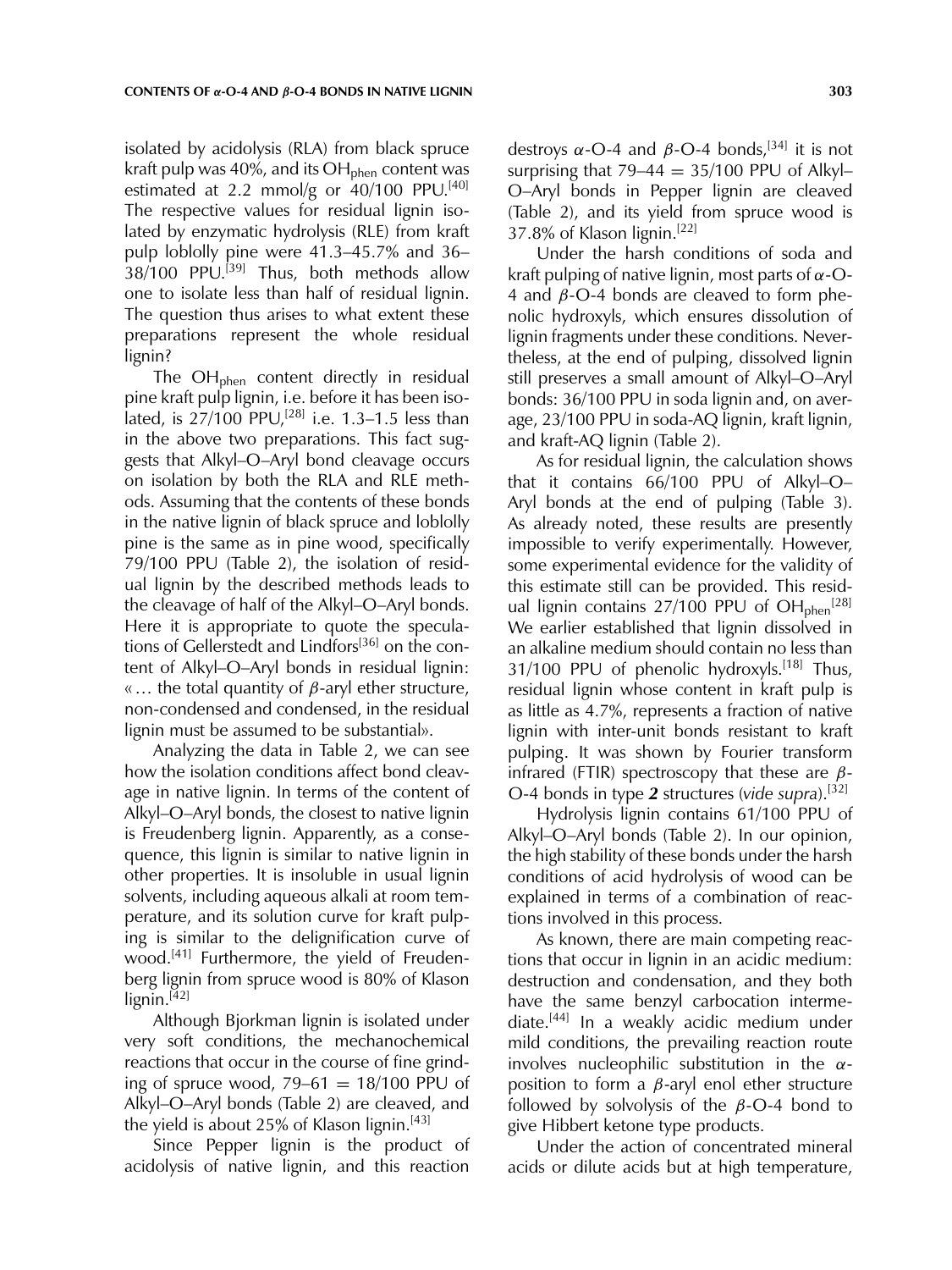lignin prefers to undergo condensation involving "internal" nucleophiles (electron-rich positions in the phenylpropane units). As a result, new C–C bonds form. In phenolic guaiacyl propanoic units, the  $\alpha$ -5 bond is predominantly formed. The formation of these C–C bonds is likely to "stabilize" the adjacent  $\beta$ -O-4 bonds, since the formation of the benzyl carbocation and  $\beta$ -aryl enol ether structure becomes impossible. Industrial hydrolysis of wood to form hydrolysis lignin proceeds in 0.7–0.85%  $H<sub>2</sub>SO<sub>4</sub>$  at the temperature 187°C.<sup>[45]</sup>

As an example illustrating the behavior of lignin in an acid medium we can mention the study of Yasuda and Ota, $[46]$  on the transformations of dimer *3* in 72% sulfuric acid. It was found that under these conditions dimer *3* or its methylated analog form a polymer with its units linked by  $\alpha$ −6 bonds, while the neighboring  $β$ -O-4 bonds are preserved.



#### **CONCLUSION**

The developed analytical calculation method allows a relatively simple and sufficiently precise quantification of inter-unit Alkyl–O–Aryl bonds in native lignin and isolated lignin preparations, both soluble and insoluble. Native softwood (pine, spruce) lignin contains 79/100 PPU of such bonds.

On the isolation of lignin preparations from wood by known methods, more or less of its Alkyl–O–Aryl bond are cleaved. Freudenberg lignin is the most similar to native lignin.

Kraft wood pulping and other alkaline pulping processes destroy most parts of Alkyl– O–Aryl bonds in native lignin, leading to the formation of phenolic hydroxyl groups and thereby imparting solubility to the destruction products. Dissolved lignin still contains a little of Alkyl–O–Aryl bonds, 36/100 PPU in soda lignin and an average of 23/100 PPU in soda-AQ lignin, kraft lignin, and kraft-AQ lignin. Residual lignin which represents the fraction of native lignin with inter-unit bonds resistant to kraft pulping contains 66/100 PPU of such bonds.

The condensation reactions forming  $\alpha$  –5 and  $\alpha$ −6 carbon-carbon bonds that to a certain degree "stabilize" the adjacent  $β$ -O-4 bonds prevail among the reactions of native lignin under the harsh conditions of acid wood hydrolysis. Therefore, the hydrolysis lignin formed under these conditions has a relatively high content of Alkyl–O–Aryl bonds (61/100 PPU).

## **ACKNOWLEDGEMENTS**

Spectral studies were performed at the Center for Magnetic Resonance, Saint Petersburg State University, Saint Petersburg, Russia.

## **FUNDING**

This project was supported by the Russian Science Foundation, grant no. 14–13-00448 "*Native ligno-carbohydrate materials for organic synthesis*."

#### **ORCID**

Aleksander V. Vasilyev **b** http://orcid.org/0000-0003-3628-1492

#### **REFERENCES**

1. Maunu, S.L. NMR studies of wood and wood products. *Progress in Nuclear Magnetic Resonance Spectroscopy* **2002**, *40*, 151–174.

2. Cole, R.B. *Electrospray and MALDI Mass Spectrometry: Fundamentals, Instrumentation, Practicalities, and Biological Applications*. Hoboken: Wiley & Sons, Inc., **2010**.

3. Metzger, J.O.; Bicke, C.; Faix, O.; Tuszynski, W.; Angermann, R.; Karas, M.; Strupat, K. Matrix-assisted laser desorption mass spectrometry of lignins. Angewandte Chemie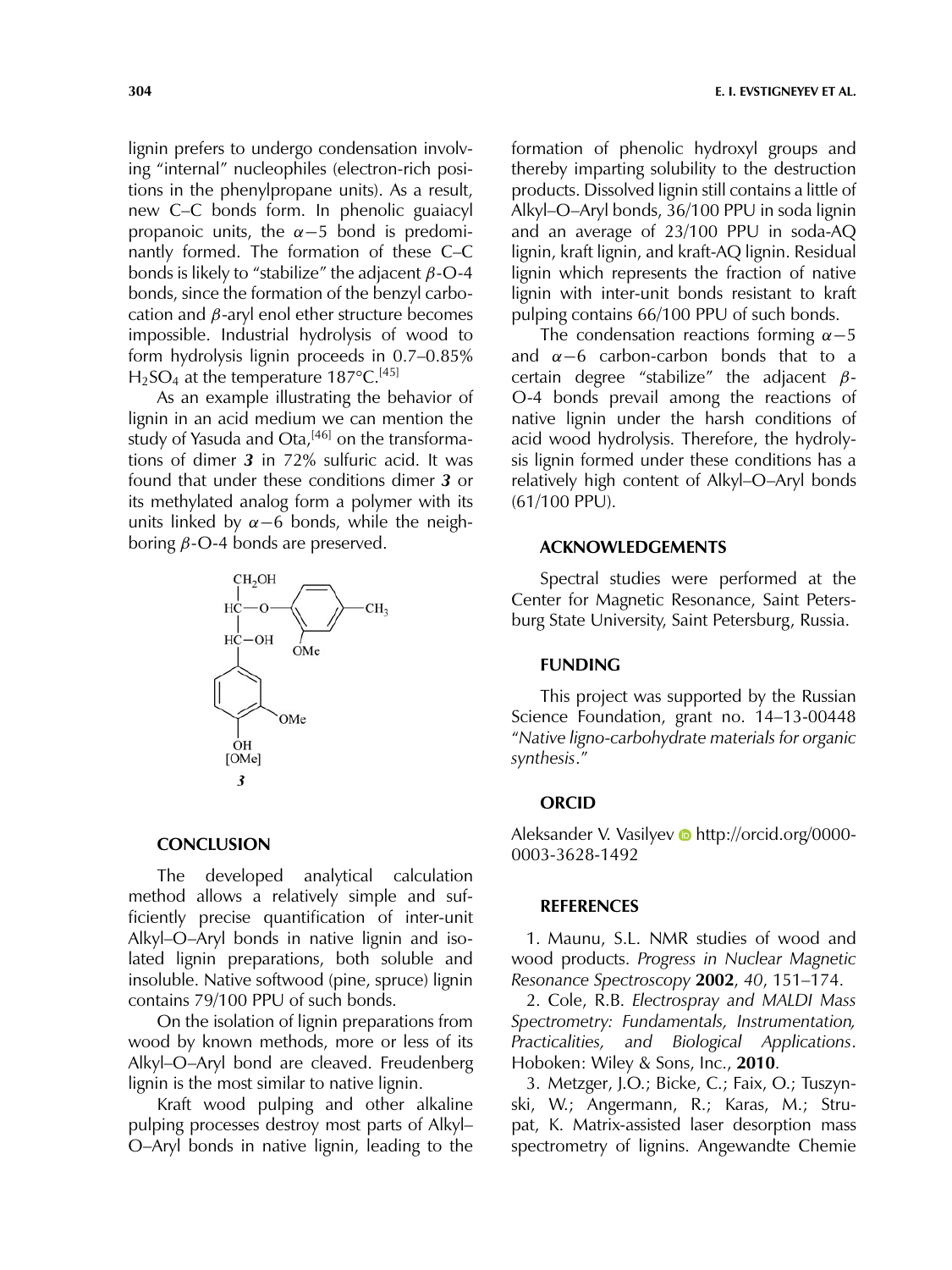International Edition England **1992**, *31*(6), 762–764.

4. Evtuguin, D.V.; Amado, F.M.L. Application of electrospray ionization mass spectrometry to the elucidation of the primary structure of lignin. Macromolecular Bioscience **2003**, *3*, 339–343.

5. Gellerstedt, G.; Henriksson, G. Lignins: major sources, structure and properties. In: *Monomers, Polymers and Composites from Renewable Resources*. M. N. Belgacem, A. Gandini (eds.). Amsterdam: Elsevier, **2008**. pp. 201–224.

6. Crestini, C.; Melone, F.; Sette, M.; Saladino, R. Milled wood lignin: a linear oligomer. Biomacromolecules **2011**, 12(11), 3928–3935.

7. Crestini, C. Lignin structure: a revisitation of current paradigms through NMR analysis. *Proceedings of 13th European Workshop on Lignocellulosics and Pulp*. June 24–27. Seville, Spain, **2014**. pp. 59–62.

8. Gellerstedt, G.; Robert, D. Quantitave 13C NMR analysis of kraft lignins. Acta Chemica Scandinavica **1987**, *41B*, 541–546.

9. Robert, D. Carbon-13 nuclear magnetic resonance spectrometry. In: *Methods in Lignin Chemistry*/S.Y. Lin, C.W. Dence (eds.). Berlin etc.: Springer-Verlag, **1992**. pp. 250–273.

10. Capanema, E.A.; Balakshin, M. Yu.; Kadla, J.F. A comprehensive approach for quantitative lignin characterization by NMR spectroscopy. Journal of Agricultural and Food Chemistry **2004**, *52*, 1850–1860.

11. Capanema, E.A.; Balakshin, M. Yu.; Kadla, J.F. Quantitative characterization of a hardwood milled wood lignin by NMR spectroscopy. Journal of Agricultural and Food Chemistry **2005**, *53*, 9639–9649.

12. Freudenberg, K. Lignin. In: *Modern Methods of Plant Analysis*. K. Paech, M.V. Tracey (eds.). Berlin: Springer, **1955**. Vol. 3. pp. 499–516.

13. Gellerstedt, G. Chemistry of pulp bleaching. In: *Lignin and Lignans: Advances in Chemistry*/C. Heitner, D. Dimmel, J. Schmidt (eds.). Boca Raton: CRC Press, **2010**. pp. 393–438.

14. Evstigneyev, E. I. Oxidation of hydrolysis lignin with hydrogen peroxide in acid solutions.

Russian Journal of Applied Chemistry **2013**, *86*(2), 258–265.

15. Leary, G.J.; Newman, R.H. Cross polarization/magic angle spinning nuclear magnetic resonance (CP/MAS NMR) spectroscopy. In: *Methods in Lignin Chemistry*/S.Y. Lin, C.W. Dence (eds.). Berlin etc.: Springer-Verlag, **1992**. pp. 146–161.

16. Conte, P.; Spaccini, R.; Piccolo, A. State of the art of CPMAS 13C-NMR spectroscopy applied to native organic matter. Progress in Nuclear Magnetic Resonance Spectroscopy **2004**, *44*, 215–223.

17. Evstigneyev, E. I.; Yuzikhin, O.S.; Gurinov, A. A., Ivanov A. Yu.; Artamonova, T.O.; Khodorkovskiy, M.A.; Bessonova, E.A.; Vasilyev, A.V. Study of structure of industrial acid hydrolysis lignin, oxidized in the  $H_2O_2-H_2SO_4$ system. Journal of Wood Chemistry and Technology **2016**, *36*(4), 259–269.

18. Evstigneyev, E. I. Factors affecting lignin solubility. Russian Journal of Applied Chemistry. **2011**, *84*(6), 1040–1045.

19. Evstigneyev, E.; Maiyorova, H.; Platonov, A. Lignin functionalization and the alkaline delignification rate. Anthraquinone pulping. *A TAPPI Press Anthology of Published Papers 1977–1996*. G.C. Goyal (ed.), **1997**. Atlanta: TAPPI Press. pp. 505–510.

20. Evstigneyev, E.; Maiyorova, H.; Platonov, A. Lignin functionalization and reactivity in alkaline pulping. *Proc. The 6th Int. Symp. on Wood and Pulping Chem*. Melbourne, **1991**. Vol. 2. pp. 131–138.

21. Bjorkman, A. Studies on finely divided wood. Svensk Papperstidning **1956**, *59*(13), 477–485.

22. Pepper, J.M.; Baylis, P.E.T.; Adler, E. The isolation and properties of lignins obtained by the acidolysis of spruce and aspen woods in dioxane-water medium. Canadian Journal of Chemistry **1959**, *37*(7), 1241–1248.

23. Zakis, G.F. *Functional Analysis of Lignins and their Derivatives*. Atlanta, GA: TAPPI Press, **1994**.

24. Mansson, P. Quantitative determination of phenolic and total hydroxyl groups in lignins. Holzforschung **1983**, Bd. 37. H. 3. S, 143–146.